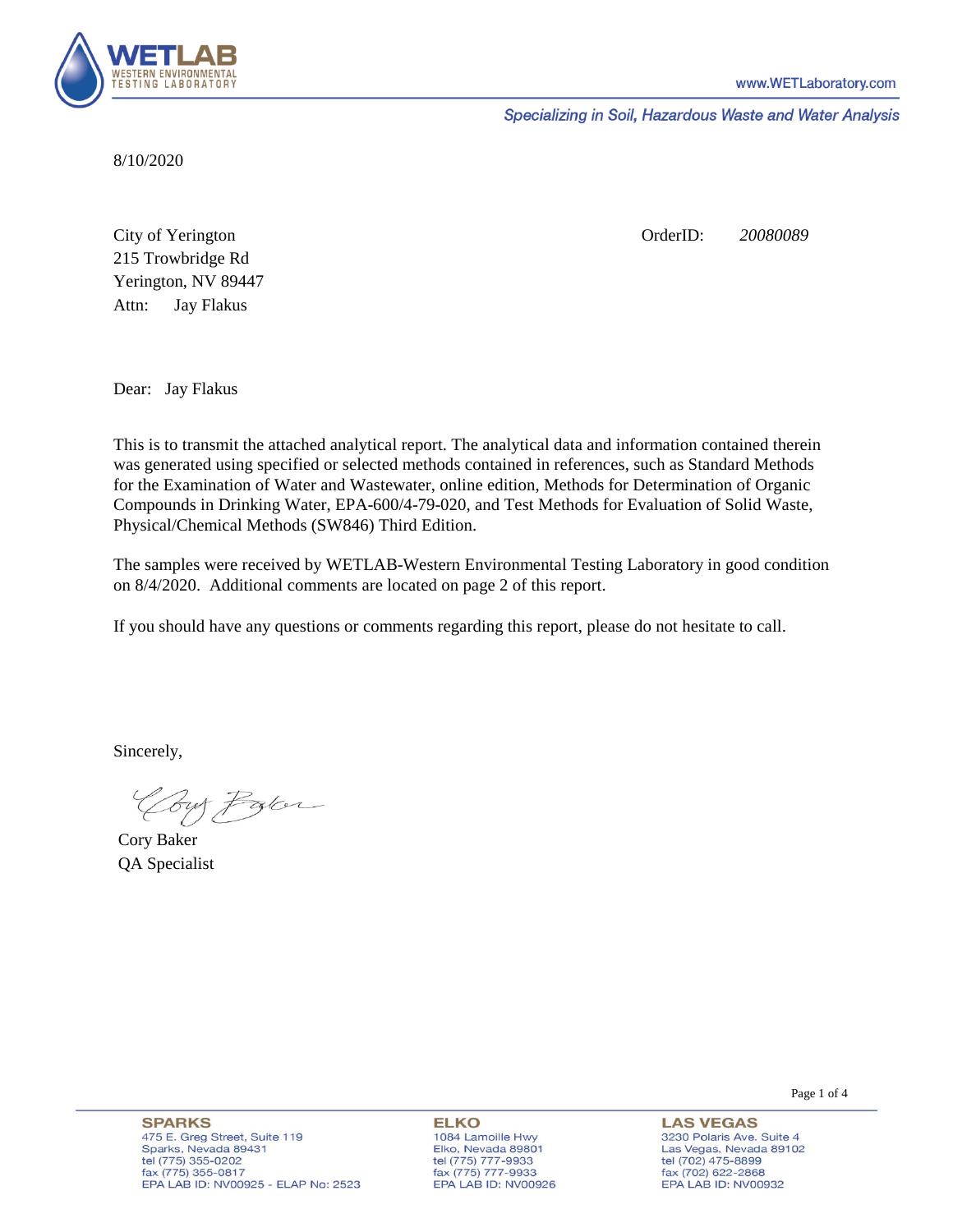### *City of Yerington - 20080089*

### **Specific Report Comments**

None

| <b>Report Legend</b> |                          |                                                                                                                                                                                                                           |
|----------------------|--------------------------|---------------------------------------------------------------------------------------------------------------------------------------------------------------------------------------------------------------------------|
| B                    |                          | -- Blank contamination; Analyte detected above the method reporting limit in an associated blank                                                                                                                          |
| D                    | $- -$                    | Due to the sample matrix dilution was required in order to properly detect and report the analyte. The reporting limit has<br>been adjusted accordingly.                                                                  |
| HT                   |                          | Sample analyzed beyond the accepted holding time                                                                                                                                                                          |
| J                    |                          | The reported value is between the laboratory method detection limit and the laboratory practical quantitation limit. The<br>reported result should be considered an estimate.                                             |
| K                    | $\overline{\phantom{a}}$ | The TPH Diesel Concentration reported here likely includes some heavier TPH Oil hydrocarbons reported in the TPH<br>Diesel range as per EPA 8015.                                                                         |
| L                    |                          | The TPH Oil Concentration reported here likely includes some lighter TPH Diesel hydrocarbons reported in the TPH Oil<br>range as per EPA 8015.                                                                            |
| M                    |                          | The matrix spike/matrix spike duplicate (MS/MSD) values for the analysis of this parameter were outside acceptance<br>criteria due to probable matrix interference. The reported result should be considered an estimate. |
| N                    | $\overline{\phantom{a}}$ | There was insufficient sample available to perform a spike and/or duplicate on this analytical batch.                                                                                                                     |
| NC                   |                          | Not calculated due to matrix interference                                                                                                                                                                                 |
| QD                   | $\overline{\phantom{a}}$ | The sample duplicate or matrix spike duplicate analysis demonstrated sample imprecision. The reported result should be<br>considered an estimate.                                                                         |
| QL                   |                          | The result for the laboratory control sample (LCS) was outside WETLAB acceptance criteria and reanalysis was not<br>possible. The reported data should be considered an estimate.                                         |
| S                    |                          | Surrogate recovery was outside of laboratory acceptance limits due to matrix interference. The associated blank and LCS<br>surrogate recovery was within acceptance limits                                                |
| SC                   |                          | Spike recovery not calculated. Sample concentration $>4X$ the spike amount; therefore, the spike could not be adequately<br>recovered                                                                                     |
| U                    |                          | The analyte was analyzed for, but was not detected above the level of the reported sample reporting/quantitation limit. The<br>reported result should be considered an estimate.                                          |
| $\sim$               |                          | $\mathbf{1}$ $\mathbf{1}$ $\alpha$                                                                                                                                                                                        |

#### **General Lab Comments**

Per method recommendation (section 4.4), Samples analyzed by methods EPA 300.0 and EPA 300.1 have been filtered prior to analysis.

The following is an interpretation of the results from EPA method 9223B:

A result of zero (0) indicates absence for both coliform and Escherichia coli meaning the water meets the microbiological requirements of the U.S. EPA Safe Drinking Water Act (SDWA). A result of one (1) for either test indicates presence and the water does not meet the SDWA requirements. Waters with positive tests should be disinfected by a certified water treatment operator and retested.

Per federal regulation the holding time for the following parameters in aqueous/water samples is 15 minutes: Residual Chlorine, pH, Dissolved Oxygen, Sulfite.

**ELKO** 1084 Lamoille Hwy Elko, Nevada 89801 tel (775) 777-9933<br>fax (775) 777-9933 EPA LAB ID: NV00926 Page 2 of 4

**LAS VEGAS** 3230 Polaris Ave. Suite 4 Las Vegas, Nevada 89102 tel (702) 475-8899<br>fax (702) 622-2868 EPA LAB ID: NV00932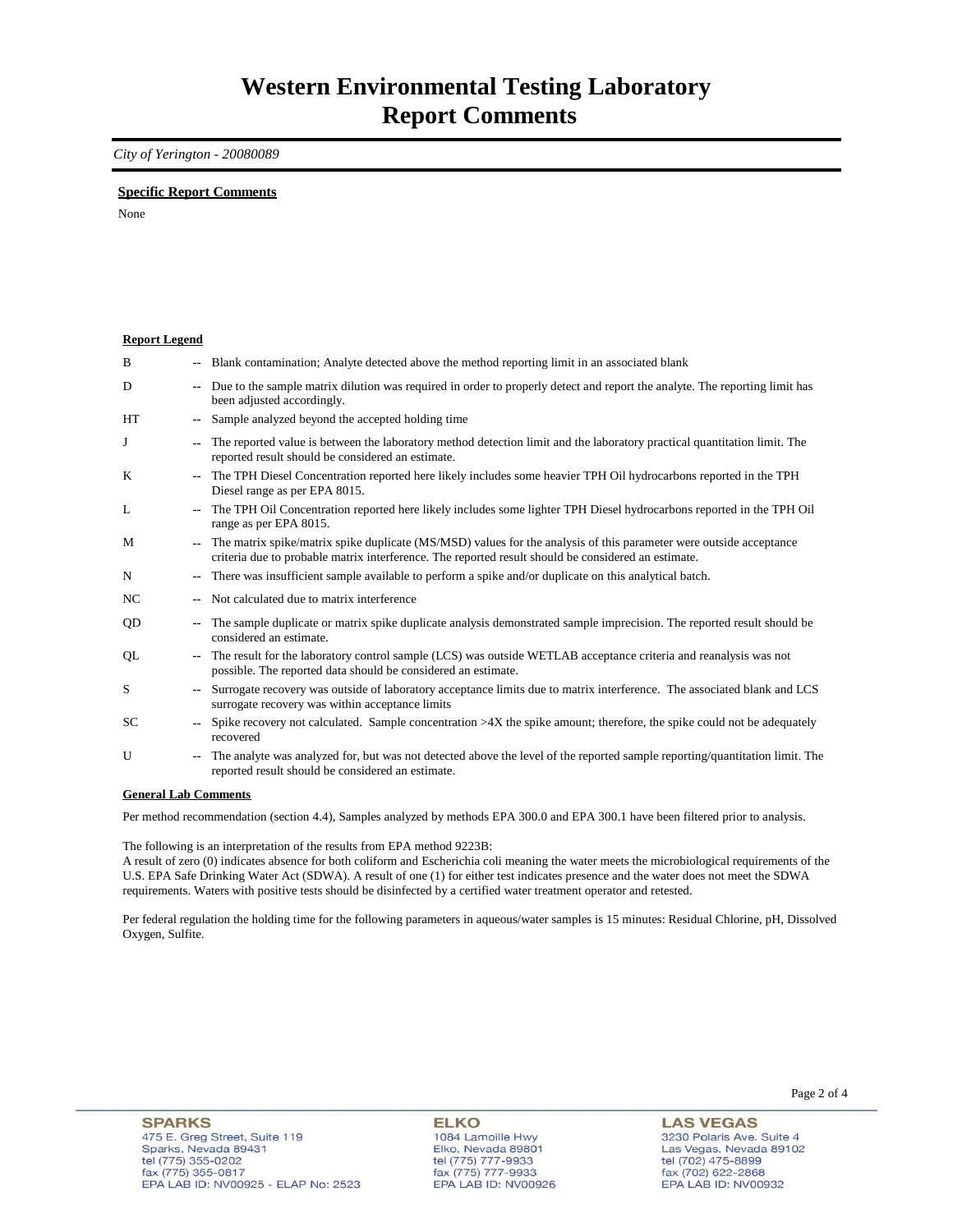# **Western Environmental Testing Laboratory Analytical Report**

**City of Yerington**

**215 Trowbridge Rd**

**Yerington, NV 89447**

**Attn:** Jay Flakus

**Phone:** (775) 302-1155 **Fax:** NoFax

**PO\Project:** *City of Yerington NV/LY-0255-C/NV0000255*

| <b>Customer Sample ID:</b>      | South Lyon Medical  |                                 |                                 |                     |    | <b>Collect Date/Time:</b> 8/4/2020 08:00 |               |                 |         |
|---------------------------------|---------------------|---------------------------------|---------------------------------|---------------------|----|------------------------------------------|---------------|-----------------|---------|
| <b>WETLAB Sample ID:</b>        | 20080089-001        | <b>Field Residual Chlorine:</b> |                                 | $0.52 \text{ mg/L}$ |    | Receive Date: 8/4/2020 11:39             |               |                 |         |
| Analyte                         | <b>Method</b>       | <b>Results</b>                  | <b>Units</b>                    | DF                  | RL | Analyzed                                 | <b>DW MCL</b> | Pass/Fail LabID |         |
| <b>Microbiological Analyses</b> |                     |                                 |                                 |                     |    |                                          |               |                 |         |
| <b>Total Coliform</b>           | SM 9223B (IDEXX 0   |                                 | $/100$ mL                       | 1                   |    | 8/4/2020                                 | $0/100$ mL    | Pass            | NV00925 |
| Escherichia Coli                | SM 9223B (IDEXX 0   |                                 | $/100$ mL                       | 1                   |    | 8/4/2020                                 | $0/100$ mL    | Pass            | NV00925 |
| <b>Customer Sample ID:</b>      | 4 Cherry Hills Dr   |                                 |                                 |                     |    | Collect Date/Time: 8/4/2020              |               | 09:10           |         |
| <b>WETLAB Sample ID:</b>        | 20080089-002        |                                 | <b>Field Residual Chlorine:</b> | $0.44 \text{ mg/L}$ |    | Receive Date: 8/4/2020 11:39             |               |                 |         |
| Analyte                         | <b>Method</b>       | <b>Results</b>                  | <b>Units</b>                    | DF                  | RL | Analyzed                                 | <b>DW MCL</b> | Pass/Fail LabID |         |
| <b>Microbiological Analyses</b> |                     |                                 |                                 |                     |    |                                          |               |                 |         |
| <b>Total Coliform</b>           | SM 9223B (IDEXX 0   |                                 | $/100$ mL                       | 1                   |    | 8/4/2020                                 | $0/100$ mL    | Pass            | NV00925 |
| Escherichia Coli                | SM 9223B (IDEXX 0   |                                 | $/100$ mL                       | 1                   |    | 8/4/2020                                 | $0/100$ mL    | Pass            | NV00925 |
|                                 |                     |                                 |                                 |                     |    |                                          |               |                 |         |
| <b>Customer Sample ID:</b>      | 185 Sunset Hills Dr |                                 |                                 |                     |    | <b>Collect Date/Time:</b> 8/4/2020       |               | 08:55           |         |
| <b>WETLAB Sample ID:</b>        | 20080089-003        |                                 | <b>Field Residual Chlorine:</b> | $0.54$ mg/L         |    | <b>Receive Date:</b> 8/4/2020 11:39      |               |                 |         |
| Analyte                         | <b>Method</b>       | <b>Results</b>                  | <b>Units</b>                    | DF                  | RL | Analyzed                                 | <b>DW MCL</b> | Pass/Fail LabID |         |
| <b>Microbiological Analyses</b> |                     |                                 |                                 |                     |    |                                          |               |                 |         |
| <b>Total Coliform</b>           | SM 9223B (IDEXX 0   |                                 | $/100$ mL                       | 1                   |    | 8/4/2020                                 | $0/100$ mL    | Pass            | NV00925 |
| Escherichia Coli                | SM 9223B (IDEXX 0   |                                 | $/100$ mL                       | $\mathbf{1}$        |    | 8/4/2020                                 | $0/100$ mL    | Pass            | NV00925 |
| <b>Customer Sample ID:</b>      | 352 2nd Ave         |                                 |                                 |                     |    | <b>Collect Date/Time:</b> 8/4/2020       |               | 08:20           |         |
| <b>WETLAB Sample ID:</b>        | 20080089-004        |                                 | <b>Field Residual Chlorine:</b> | $0.52 \text{ mg/L}$ |    | <b>Receive Date:</b> 8/4/2020 11:39      |               |                 |         |
| Analyte                         | <b>Method</b>       | <b>Results</b>                  | <b>Units</b>                    | DF                  | RL | Analyzed                                 | <b>DW MCL</b> | Pass/Fail LabID |         |
| <b>Microbiological Analyses</b> |                     |                                 |                                 |                     |    |                                          |               |                 |         |
| <b>Total Coliform</b>           | SM 9223B (IDEXX 0   |                                 | $/100$ mL                       | 1                   |    | 8/4/2020                                 | $0/100$ mL    | Pass            | NV00925 |

*DF=Dilution Factor, RL = Reporting Limit (minimum 3X the MDL), ND = Not Detected <RL or <MDL (if listed)* Page 3 of 4

**ELKO** 1084 Lamoille Hwy Elko, Nevada 89801<br>tel (775) 777-9933<br>fax (775) 777-9933 EPA LAB ID: NV00926 **LAS VEGAS** 3230 Polaris Ave. Suite 4 Las Vegas, Nevada 89102 tel (702) 475-8899<br>fax (702) 622-2868 EPA LAB ID: NV00932

**Date Printed:** 8/10/2020 **OrderID:** *20080089*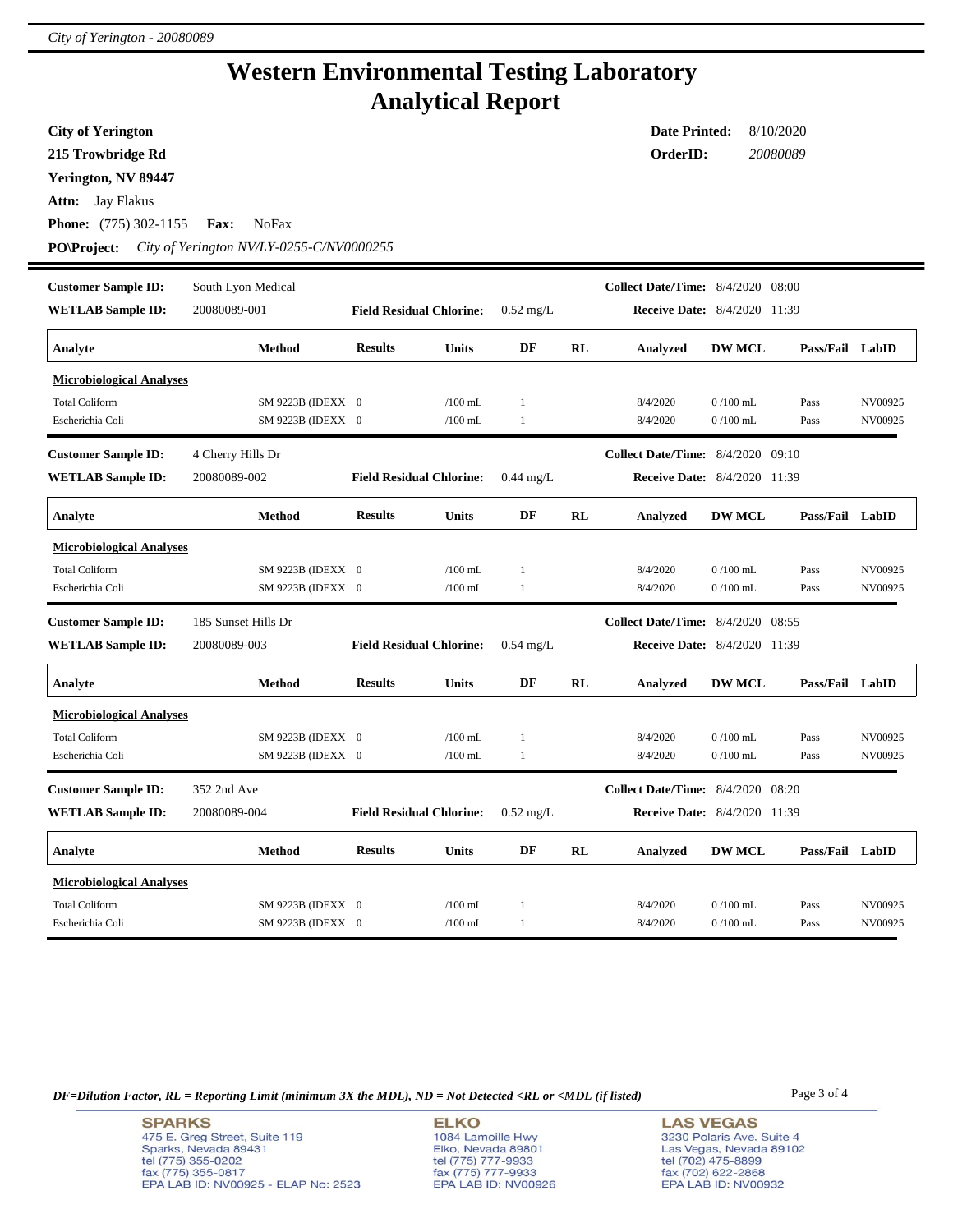# **Western Environmental Testing Laboratory QC Report**

| <b>OCBatchID</b> | <b>OCTvpe</b> | <b>Parameter</b> | Method                 | <b>Result</b> | Actual | $%$ Rec | <b>Units</b>    |
|------------------|---------------|------------------|------------------------|---------------|--------|---------|-----------------|
| QC20080173       | Blank 1       | Total Coliform   | <b>SM 9223B (IDEX)</b> |               |        |         | $\sqrt{100}$ mL |
|                  |               | Escherichia Coli | <b>SM 9223B (IDEX)</b> |               |        |         | $\sqrt{100}$ mL |

*DF=Dilution Factor, RL = Reporting Limit (minimum 3X the MDL), ND = Not Detected <RL or <MDL (if listed)* Page 4 of 4

**SPARKS** 475 E. Greg Street, Suite 119 Sparks, Nevada 89431<br>tel (775) 355-0202<br>fax (775) 355-0817 EPA LAB ID: NV00925 - ELAP No: 2523

**ELKO** 1084 Lamoille Hwy Elko, Nevada 89801<br>tel (775) 777-9933<br>fax (775) 777-9933 EPA LAB ID: NV00926

**LAS VEGAS** 3230 Polaris Ave. Suite 4 Las Vegas, Nevada 89102<br>tel (702) 475-8899<br>fax (702) 622-2868<br>EPA LAB ID: NV00932